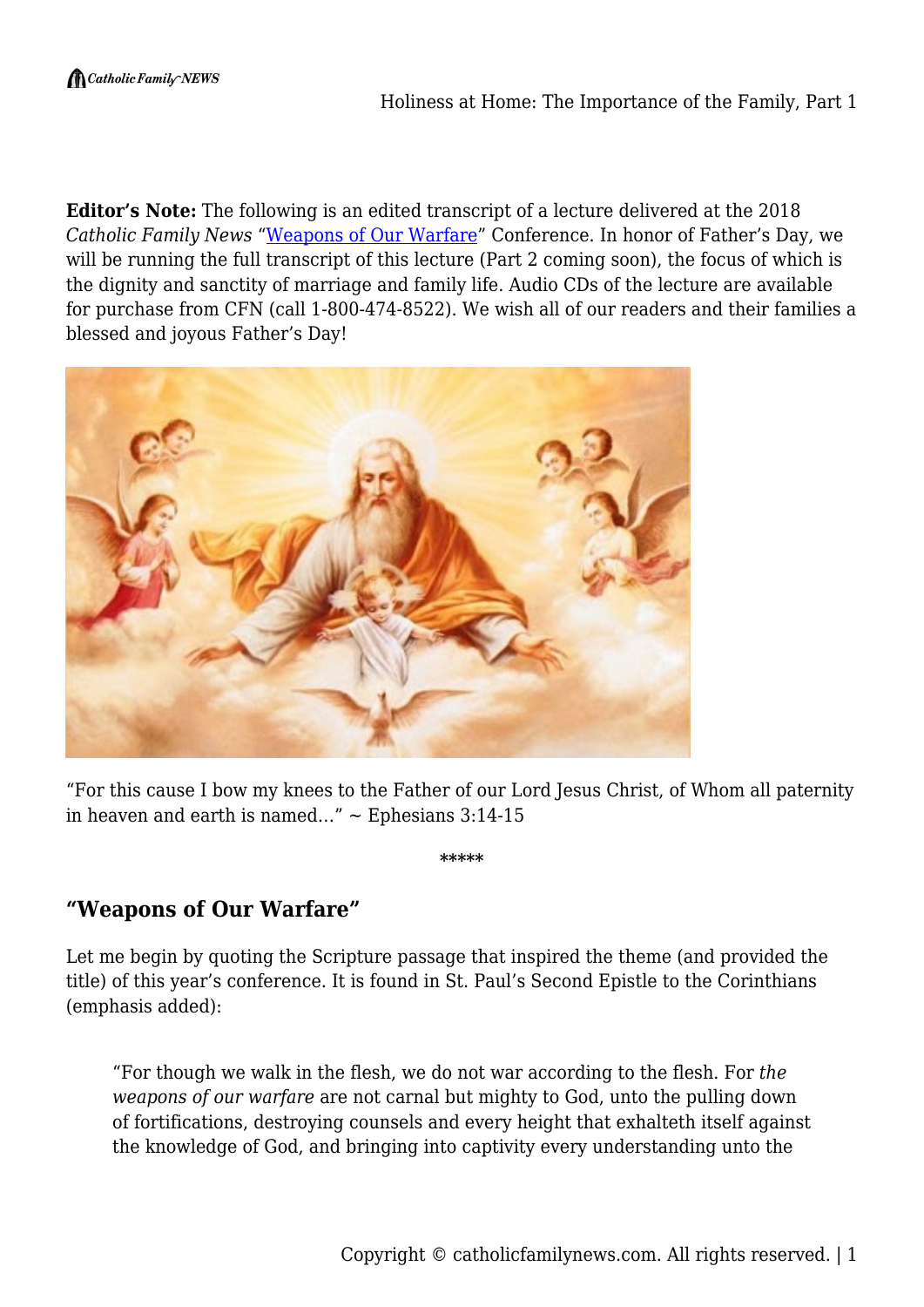$\bigcap$  Catholic Family NEWS

obedience of Christ, and having in readiness to revenge all disobedience, when your obedience shall be fulfilled." (2 Cor. 10:3-6)

My dear brethren in Christ, St. Paul tells us that *we are at war*. And he explains in his Epistle to the Ephesians that "our wrestling is not against flesh and blood, but against principalities and powers, against the rulers of the world of this darkness, against the spirits of wickedness in the high places" (Eph. 6:12) – in other words, against the devil and his minions. "Therefore," he continues,

"take unto you the armor of God, that you may be able to resist in the evil day, and to stand in all things perfect. Stand, therefore, having your loins girt about with truth, and having on the breastplate of justice. And your feet shod with the preparation of the gospel of peace. In all things taking the shield of faith, wherewith you may be able to extinguish all the fiery darts of the most wicked one. And take unto you the helmet of salvation, and the sword of the Spirit (which is the word of God). By all prayer and supplication praying at all times in the spirit; and in the same watching with all instance and supplication for all the saints…" (Eph. 6:13-18)

The armor of God: *truth*, *justice*, *peace*, *faith*, *salvation*, *the word of God*, and *prayer*. These are some of "the weapons of our warfare," weapons that are "mighty to God, unto the pulling down of fortifications, destroying counsels, and every height that exhalteth itself against the knowledge of God." How do we obtain these weapons? And from whom do we learn how to wield them? Ultimately, of course, they come from God; but God, in His infinite wisdom and providence, has ordained that souls receive them *through the Church* and learn to employ them *in the family*.

These two societies – the Church and the family – were both founded by God and are intimately related by His design. Consequently, the health and vitality of one affects the health and vitality of the other. The Church, as a *supernatural* and *perfect* society ("perfect" in the sense of "containing within itself all the resources needed for attaining its end" $[1]$ ), is by nature superior to the family and is not, strictly speaking, dependent upon it (on the contrary, the family desperately needs Holy Mother Church, her sacraments, and her infallible teachings for support). However, since the universal Church is made up of individual families, it stands to reason that if a majority of those families are spiritually and morally weak, the Church (in her human element) will likewise be weakened and much less effective in fulfilling her divine mission to convert all nations. Hence, the title of this talk: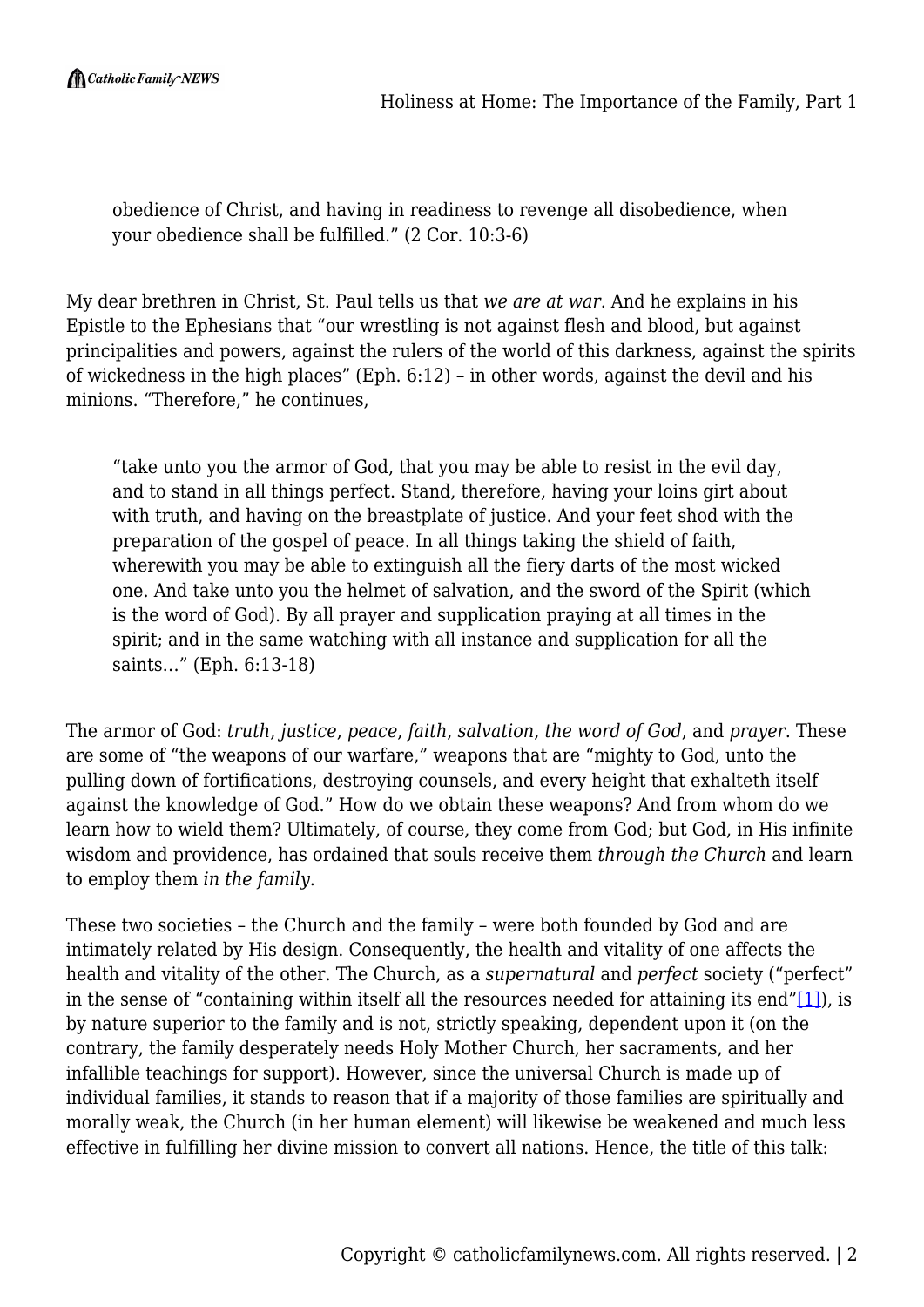"Holiness at Home: The Importance of the Family."

# **"The Final Battle" Foretold by Our Lady**

As we are all well aware, the state of marriage and the family in the modern world is far from healthy (truth be told, it is *abysmal*). This is so because marriage and the family are *under attack* – in fact, they are suffering *unprecedented* diabolical attacks *from without* and *even from within* the Church. Fr. Michael Rodriguez, a friend of *Catholic Family News*, spoke about this reality in a talk he recorded this past January 7 on the Feast of the Holy Family entitled ["Christmas and the Sacredness of Marriage and the Family"](https://www.youtube.com/watch?v=N_sjul0s6Rg&t=). He said: "We very much need prayer, and we very much need to consecrate our families to Jesus and to the Holy Family of Nazareth because we are living in a time of the most *horrific*, *diabolical* attacks against the sanctity of marriage, life, and the family."

Fr. Rodriguez goes on to identify some examples of these attacks: divorce, contraception, abortion, sodomy, radical feminism, and absent husbands/fathers. He emphasizes:

"The men of our time, and, profoundly more tragic, the *vast*, *vast* majority of *Catholics* of our time, no longer *know* or *live* the true meaning of marriage and the family, and many don't care. Still worse, the *vast*, *vast* majority of Catholic *bishops* are no longer teaching the true meaning of marriage and the family."

To put this last statement in slightly different terms, the *vast*, *vast majority* of bishops are not actively *exposing* and *condemning* the diabolical attacks against marriage and the family. And more specifically, the *vast, vast majority* of them are not publicly resisting the errors of Pope Francis (as expressed in *Amoris Laetitia* and other places) concerning divorce, so-called "remarriage", and the worthy reception of the sacraments.

I addressed this topic in a recent article of mine entitled "[Onward, Catholic Soldiers:](https://catholicfamilynews.com/blog/2018/02/01/onward-catholic-soldiers-resisting-pope-francis-with-or-without-the-hierarchy/) [Resisting Pope Francis, With or Without the Hierarchy"](https://catholicfamilynews.com/blog/2018/02/01/onward-catholic-soldiers-resisting-pope-francis-with-or-without-the-hierarchy/). You may recall that on New Year's Eve 2017, three bishops of Kazakhstan issued a six-page document – a ["Profession of the](http://www.ncregister.com/blog/edward-pentin/three-bishops-issue-profession-of-truth-about-sacramental-marriage) [Immutable Truths about Sacramental Marriage"](http://www.ncregister.com/blog/edward-pentin/three-bishops-issue-profession-of-truth-about-sacramental-marriage) – in which they respectfully but firmly oppose the errors emanating from *Amoris Laetitia*, errors which, according to the bishops' statement, are being propagated not only by "various bishops…at local, regional, and national levels", but also by "the supreme authority of the Church" – in other words, the Pope himself. As I mentioned in a corresponding footnote, of the roughly 5,400 living Catholic bishops worldwide, *only eight of them* (including the original three) have chosen to sign this profession affirming *basic* truths of the Faith that *every* bishop is bound by God to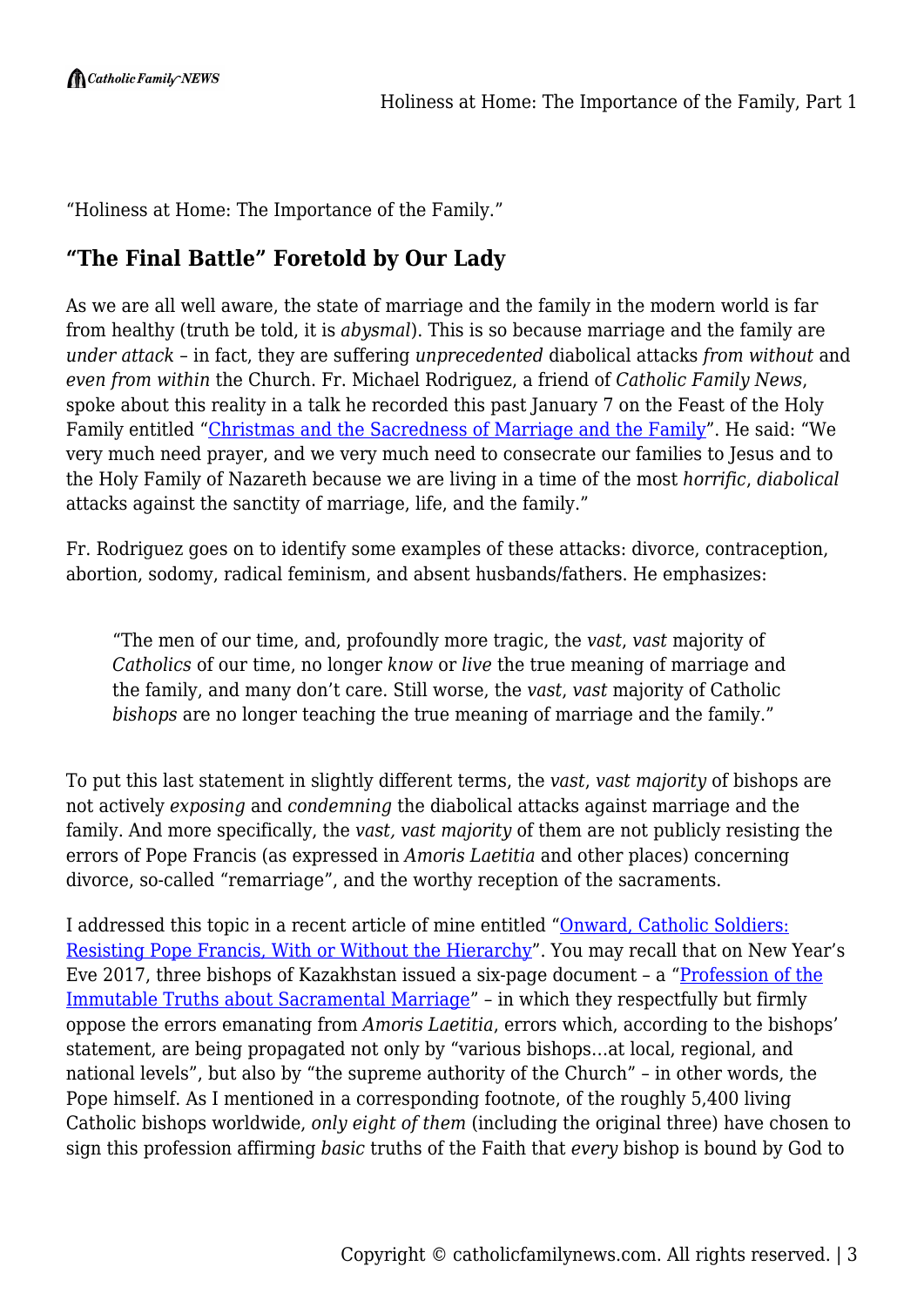defend unto death – *eight* out of 5,400! That equates to *0.15 percent*.

Although it is painful to witness this terrible crisis in the Church and the family, the fact that it is occurring should come as no surprise. Our Lady told us it would happen. During one of Her apparitions to Mother Mariana de Jesus Torres (1563-1635) in Quito, Ecuador (Jan. 20, 1610, under the title of Our Lady of Good Success), She [revealed](http://www.traditioninaction.org/OLGS/A001olgs%20fat.htm) the following crisis of marriage and the family, which She indicated would take place in our times:

"*As for the Sacrament of Matrimony, which symbolizes the union of Christ with His Church, it will be attacked and profaned in the fullest sense of the word.* Freemasonry, which will then be in power, will enact iniquitous laws with the aim of doing away with this Sacrament, *making it easy for everyone to live in sin and encouraging the procreation of illegitimate children born without the blessing of the Church.* The Catholic spirit will rapidly decay and the precious light of Faith will gradually be extinguished until it reaches the point that there will be an almost total and general corruption of customs. Added to this will be the effects of secular education, which will be one reason for the dearth of priestly and religious vocations. … *Innocence will almost no longer be found in children, nor modesty in women. In this supreme moment of need of the Church, the one who should speak will fall silent.*["\[2\]](#page--1-0) (Emphasis added)

Much more recently, Sister Lucia dos Santos (1907-2005), the oldest of the three Fatima seers, related a strikingly similar prophecy to the late Cardinal Carlo Caffarra (1938-2017) in the early 1980s, when he was beginning his work as the founding president (1982-1995) of the Pontifical John Paul II Institute for Studies on Marriage and Family. In response to then-Father Caffarra's brief letter asking for prayers, Sister Lucia sent a lengthy handwritten reply (now kept in the Institute's archives) which included the following [revelation:](https://rorate-caeli.blogspot.com/2015/06/cardinal-what-sister-lucia-told-me.html?m=1) **"The final battle between the Lord and the reign of satan will be about marriage** and the family." (Fr. Rodriguez likewise quoted these prophecies of Our Lady in his talk.)

### **Why Satan Hates Marriage and Family**

In order to understand why "the final battle" is being waged over marriage and the family – in other words, why satan hates marriage and the family so intensely – we need to spend some time reflecting on the *sanctity* of marriage and family life. The devil does not waste his time attacking and subverting insignificant things, especially when he knows his time is running out. He knows full well the purpose and power of Holy Matrimony. Do we?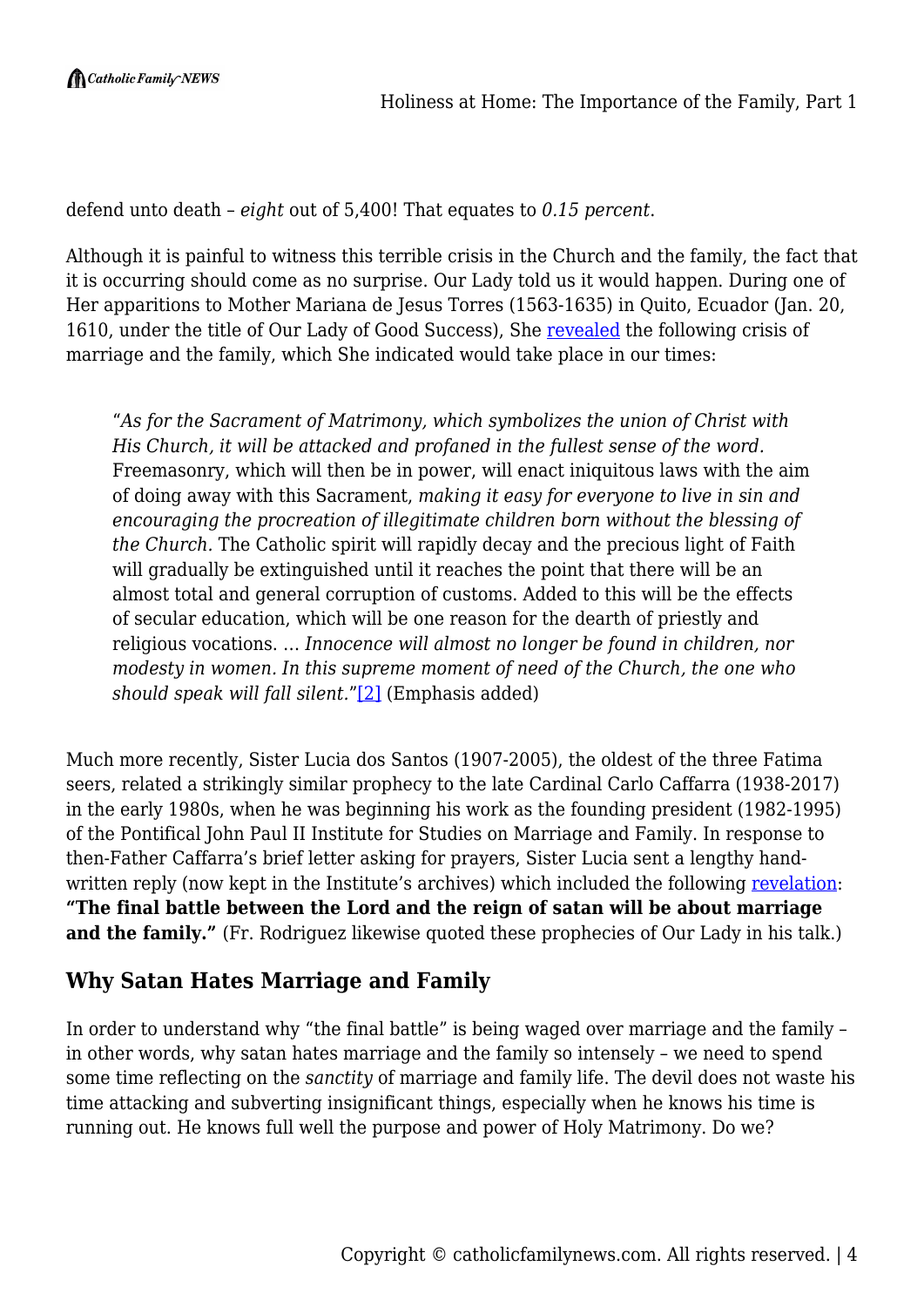The [Roman Catechism](https://www.tanbooks.com/index.php/catechism-of-the-council-of-trent.html) (ordered by the Council of Trent, edited by St. Charles Borromeo, and published by decree of Pope St. Pius V), which remains the universal and dogmatic catechism of the Church, teaches the following about marriage:

"…*marriage is gifted with great and divine blessings*, so much so as truly and properly to hold a place among the other Sacraments of the Catholic Church, and as its celebration was honored by the presence of our Lord Himself [referring to the wedding at Cana, cf. John 2:2], it is clear that this subject should be explained, particularly since we find that *St. Paul and the Prince of the Apostles have in many places minutely described for us not only the dignity but also the duties of the married state*. Filled with the Spirit of God (these Apostles) well understood the numerous and important advantages which must flow to Christian society from a knowledge and an inviolable observance by the faithful of the sanctity of marriage; while *they [also] saw that from ignorance or disregard of (its holiness), many and serious calamities and losses must be brought upon the Church*.

The nature and meaning of marriage are, therefore, to be first explained. Vice not infrequently assumes the semblance of virtue, and *hence care must be taken that the faithful be not deceived by a false appearance of marriage, and thus stain their souls with turpitude and wicked lusts*."[\[3\]](#page--1-0) (Emphasis added)

Regarding this "false appearance" of marriage, the Roman Catechism emphasizes that "the desire of family" (meaning *the desire for children*), as well as companionship, is *essential* for a valid and holy marriage. "Hence," the catechism says,

"the Angel [St. Raphael], when informing Tobias of the means of repelling the violent assaults of the evil demon [referring to an episode in the Book of Tobias], says: *I will show thee who they are over whom the devil can prevail; for they who in such manner receive matrimony as to shut out God from themselves and their mind, and to give themselves to their lust, as the horse and mule which have not understanding, over them the devil hath power*. He [Raphael] then adds: *Thou shalt take the virgin* [Sara] *with the fear of the Lord, moved rather for love of children than for lust, that in the seed of Abraham thou mayest obtain a blessing in children* [Tobias 6:16-17, 22]*.* It was also for this reason that God instituted marriage in the beginning [i.e. procreation and education of children]; and therefore married persons who, to prevent conception or procure abortion, have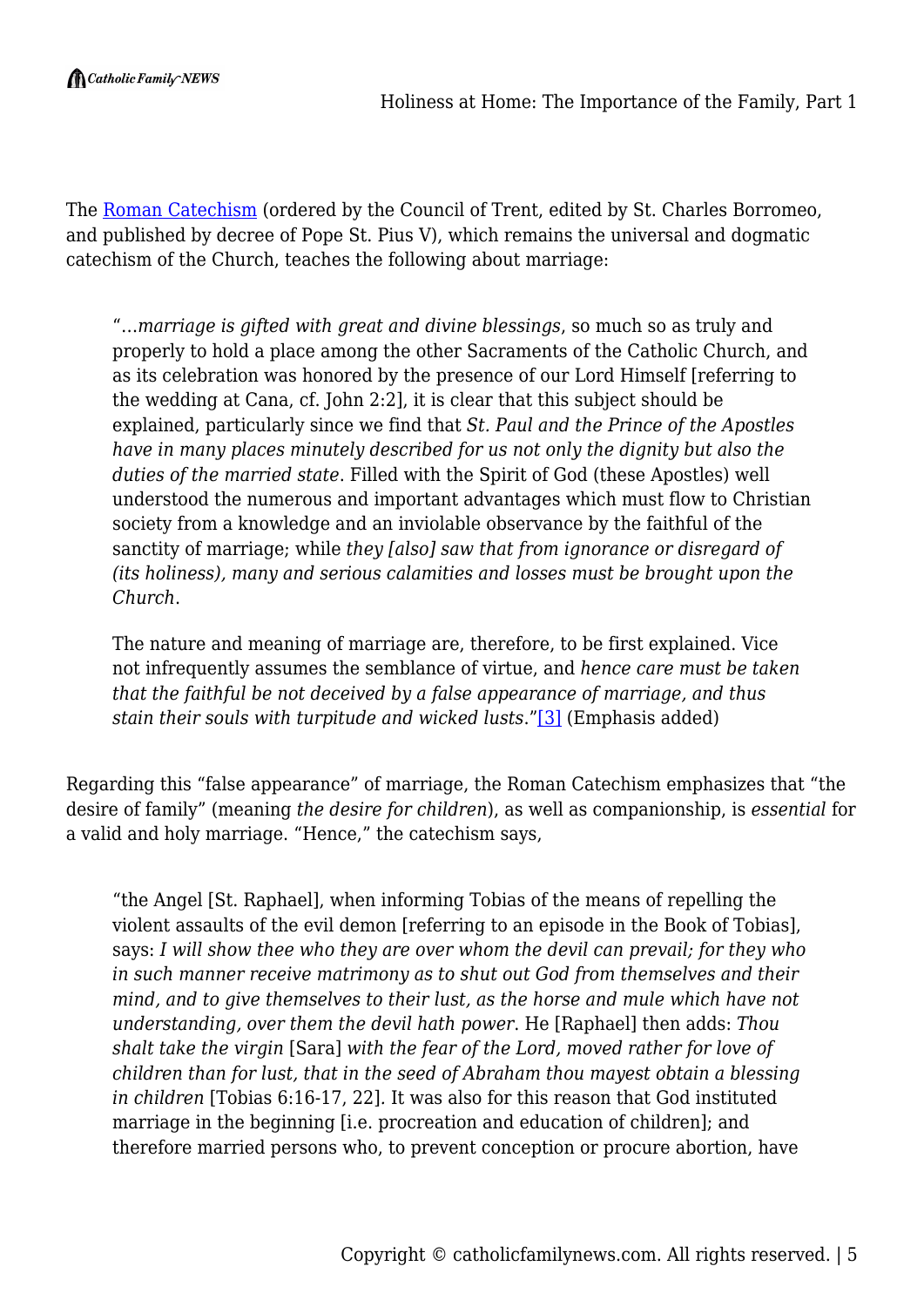$\bigcap$  Catholic Family NEWS

recourse to medicine, are guilty of a most heinous crime—nothing less than wicked conspiracy to commit murder.["\[4\]](#page--1-0) (Emphasis added)

We will return to the Roman Catechism later, but for now I want to share with you a profound insight from Fr. Malachi Martin (1921-1999) concerning the sacred purpose of marriage and the family. As many of you surely know, Fr. Martin was the renowned Irish Jesuit priest and Scripture scholar who served in the Vatican under Cardinal Augustin Bea (just prior to and during the Second Vatican Council) and was privy to the full Third Secret of Fatima. During roughly the last decade of his life, Fr. Martin recorded a [series of](http://www.triumphcommunications.net/booksmmartin.html) [interviews](http://www.triumphcommunications.net/booksmmartin.html) with Canadian journalist and publisher Bernard Janzen. Those interviews have since been transcribed and published by Mr. Janzen and are available from his media company, Triumph Communications. During one of those interviews, entitled *The Eternal War*, Fr. Martin stated the following about the sacred purpose of marriage and the family, as well as certain diabolical attacks against them (take special note that his remarks were made in the context of discussing the New World Order):

"*Satan's new world order is ultimately a way of destroying the presence of the Trinity. The human family is supposed to replicate the family of God: God the Father, God the Son, and the love of the Holy Ghost between Them.* That is the heavenly image, according to which the family on earth should be built. Husband and wife have between them a covenant with God, within which they produce children according to the laws of God. *Christianity taught men to create and rear families in imitation of the divine order.* The Trinity was perpetuated on earth by grace, doctrine, Our Lord, Our Lady, and the entire gamut of Christian revelation. Today, that is being liquidated. … *The ultimate idea of satan is to bring the human race to the point of being a flat, level society of equals, all equal in their misery and without the Trinity. That explains why the new world order doesn't want Christian education and Christian marriage. That explains why it will foster the homosexual way of life as an alternative lifestyle and give homosexuals rights in every way possible.*"[\[5\]](#page--1-0) (Emphasis added)

To sum up, satan hates marriage and the family because they were designed by God to reproduce in the world two divine realities: **(1)** the union of Christ with His Church and **(2)** the inner life of the Most Holy Trinity. This is why he viciously attacks and seeks to destroy marriage and the family, because he understands (as the Roman Catechism teaches) "that from ignorance or disregard of (its holiness), many and serious calamities and losses must be brought upon the Church." Christian marriage is *holy*. The Christian family is *holy*.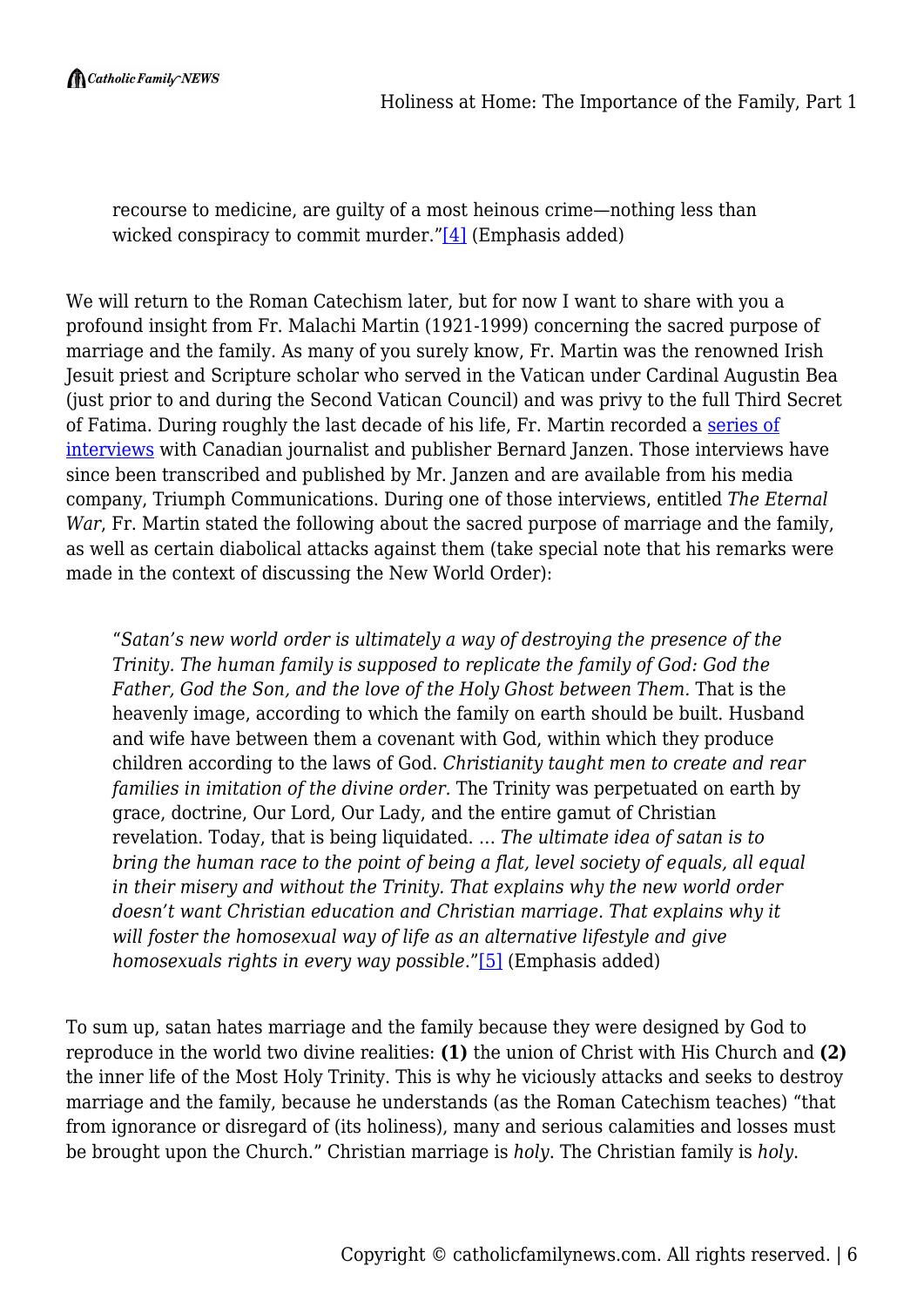Therefore, we must understand that marriage and the family are *powerful weapons* that *we must utilize* in our Christian warfare. In a very real way, the health and restoration of Holy Mother Church depends upon it.

## **Restoring the Church through Marriage and Family**

Let us dwell for a few moments upon this theme of restoring the Church by restoring marriage and the family. Recently, I've been reading a book called *[The Three Marks of](https://www.tanbooks.com/index.php/three-marks-of-manhood-how-to-be-priest-prophet-and-king-of-your-family-2.html) [Manhood](https://www.tanbooks.com/index.php/three-marks-of-manhood-how-to-be-priest-prophet-and-king-of-your-family-2.html)* by Dr. G.C. Dilsaver, a Catholic psychologist who calls upon men to embrace their God-given role as head and leader of their families. He writes in the book's Introduction:

"*The Christian family is a patriarchal hierarchy. So teaches the Catholic Church in Scripture, in the Roman Catechism, and in modern encyclicals.* As a patriarchal hierarchy it reflects the hierarchy of the Church; it also reflects the hierarchy of the divine government itself, which is manifest not only in God's rule over His creation, but in the relationships of the Trinity, whose absolute unity derives from the subordination of the Son to the Father.["\[6\]](#page--1-0) (Emphasis added)

Dr. Dilsaver goes on to ask why "this teaching [is] such a hard saying for modern ears", citing *hyper-egalitarianism* and *feminism* as two major factors. He then offers some very astute and timely commentary:

"*It is characteristic of lay Catholics of a traditional or conservative bent to be ever in search of an explanatory analysis of what went wrong with society and the Church.* Most of the explanations they find, valid as they may be, are in areas out of their influence or competency, such as liturgical or ecclesiological issues. Hence *it is also characteristic of such Catholics to feel a deep frustration. But there is one area that the laity have full competency to reform and make as Catholic as they wish*, and this area is the key to all the other besetting problems. It is the family. Order the home and the rest will follow."<sup>[\[7\]](#page--1-0)</sup> (Emphasis added)

A few pages later, in Chapter 1, he gets more specific:

"If there is to be a wholesome future for the West, if Christianity is once again to make inroads into a heathen world, then *the Christian family must be miraculously restored. For it is the family that will produce the saints of*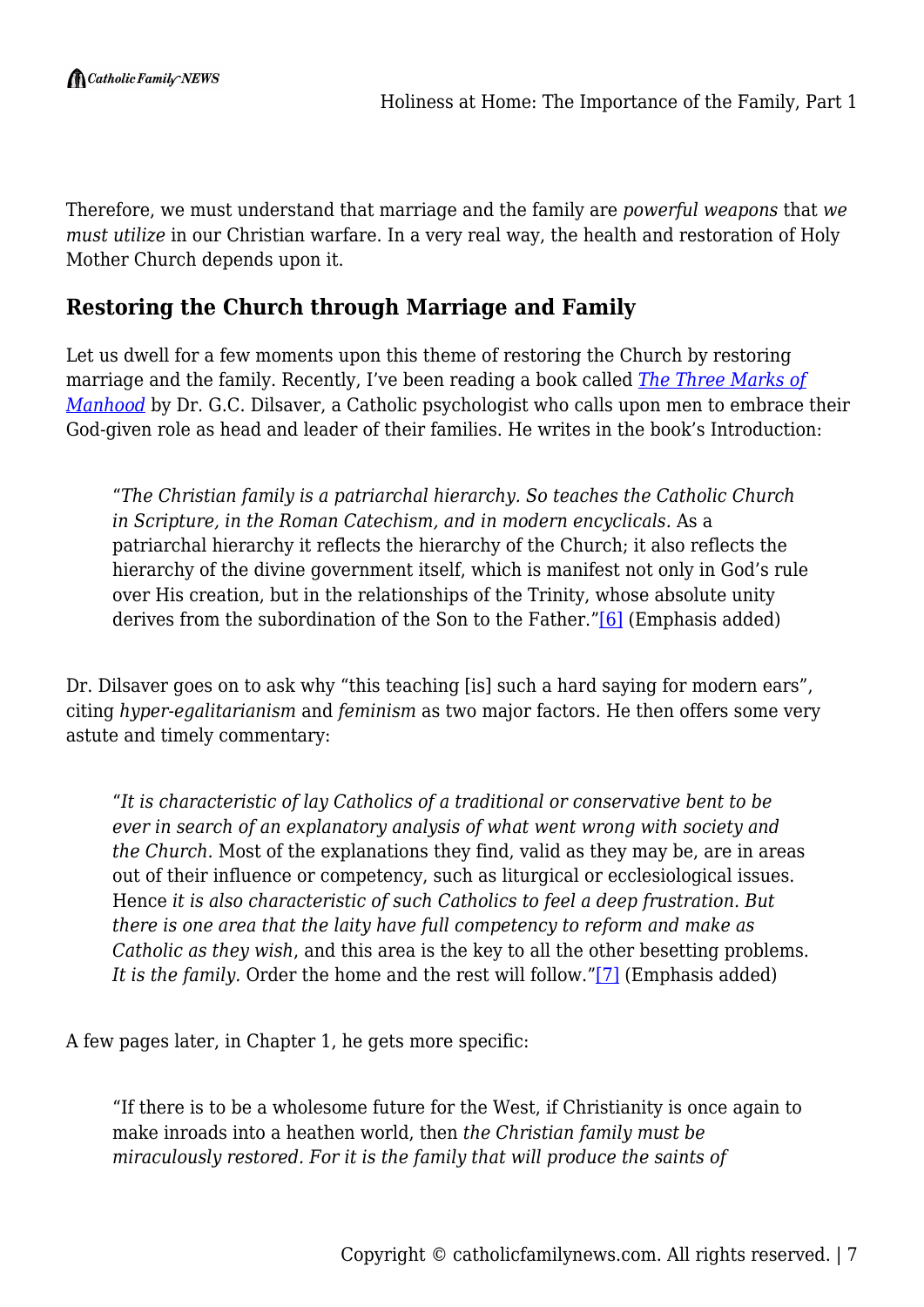*tomorrow: be they bishops, priests, religious, fathers, or mothers.* And it is the Christian family that is on the front lines of today's conflict between good and evil: it bears the brunt of that battle ["the final battle", to use Our Lady's words] as the very last defense against the total domination of the secular and the profane. …

Though many factors have facilitated the destruction of the family, the final and proximate cause is to be found in the jettisoning of its essential structural order; that is, the rejection of the patriarchal hierarchy of the family, in the name of emancipation and egalitarianism. *Therefore, the restoration of the family, indeed the restoration of ecclesiastical leadership and Christendom itself, is only possible with the advent of a new Christian patriarchal order: the fatherly rule of family, community, and Church.*"[\[8\]](#page--1-0) (Emphasis added)

# **The Family as the Domestic Church**

And now we come to the heart of this talk, namely, *the restoration of the Christian family* – what that restoration looks like and what *we, the faithful, must do* to contribute to its realization, with the help of God's grace and Our Lady's intercession. I intend to demonstrate the way in which God calls us to *understand* the family and to *utilize* it as a powerful weapon in the battle we presently face.

Let's begin by returning to a point I emphasized earlier: Both the *Church* and the *family* are societies founded by God and *intimately related* by His design; so much so, in fact, that in Scripture the Church is called "the house of God" (1 Tim. 3:15) and her members "the domestics of God" (Eph. 2:19). As promised, we now return to the Roman Catechism for further instruction. In the section concerning the article "I believe in the holy Catholic Church" of the Apostles' Creed, we learn:

"Many names, moreover, which are replete with mysteries, have been used to designate the Christian body. Thus, by the Apostle [St. Paul], it is called *the house and edifice of God*. *If*, says he to Timothy, *I tarry long, that thou mayest know how thou oughtest to behave thyself in the house of God, which is the Church of the living God, the pillar and ground of truth* [1 Tim. 3:15]. The Church is called a house because it is, as it were, one family governed by one father of the family, and enjoying a community of all spiritual goods.["\[9\]](#page--1-0) (Emphasis added)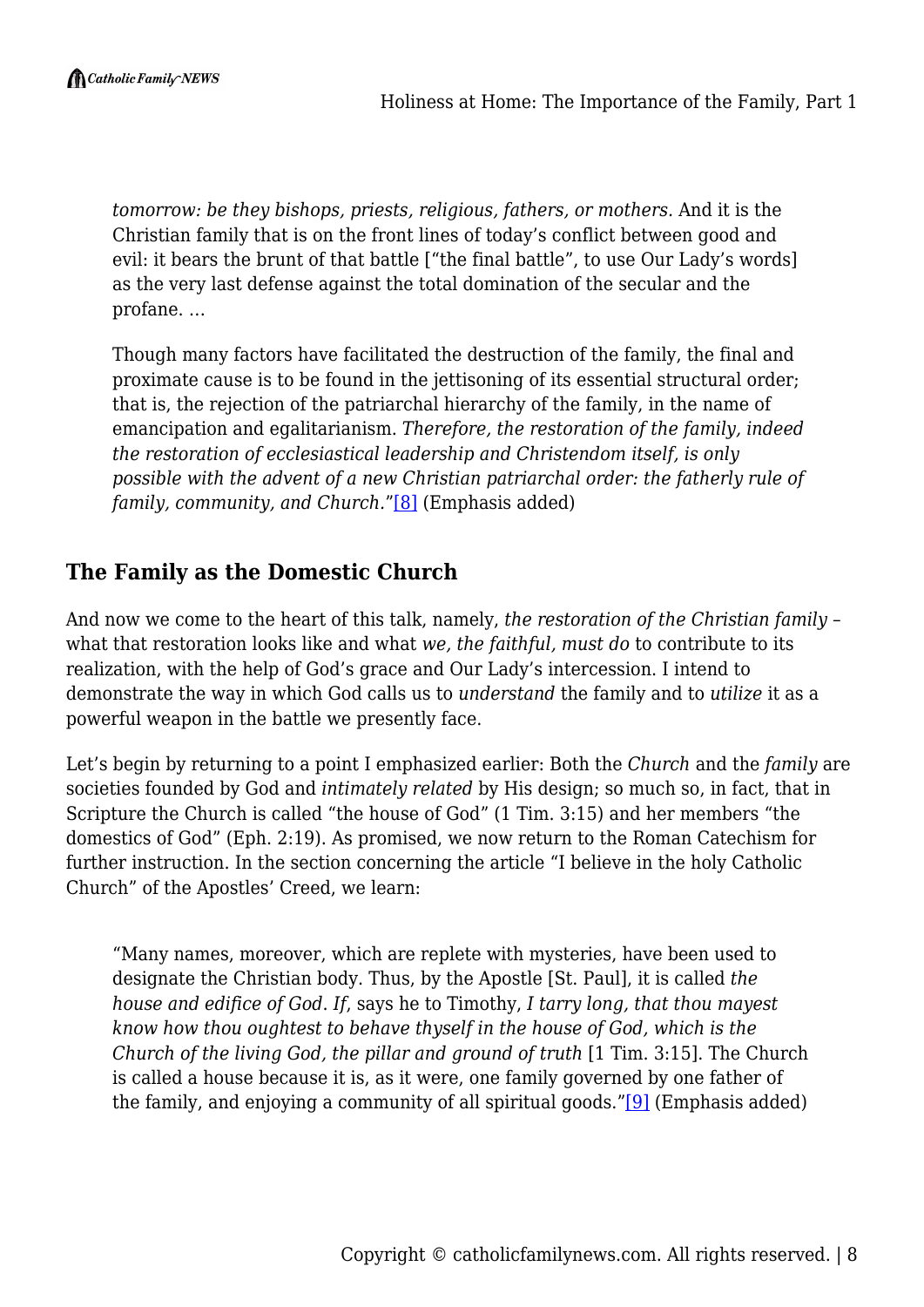"The Church is…one family governed by one father of the family…" *The Church*, the one Mystical Body of Christ, *is the family of God!* He is our heavenly Father; we are His beloved children in Christ! "Behold what manner of charity the Father hath bestowed upon us," St. John the Apostle proclaims, "that we should be called and should be the sons of God. … Dearly beloved, we are now the sons of God…" (1 John 3:1, 2). If the Church is the family of God, what does that make our individual families? Listen again to the Roman Catechism:

"Portions of the Universal Church are usually called churches, as when the Apostle mentions the Church at Corinth, at Galatia, of the Laodiceans, of the Thessalonians.

*The private families of the faithful he also calls churches.* The church in the family of Priscilla and Aquila he commands to be saluted [cf. Rom. 16:4]; and in another place, he says: *Aquila and Priscilla with the church that is in their house salute you much in the Lord* [1 Cor. 16:19]. Writing to Philemon, he makes use of the same word [cf. Philem.  $1:2$ ]." $[10]$  (Emphasis added)

(I would add that St. Paul also uses "church" in reference to a private family in Colossians 4:15.)

The Catholic Church is the *family of God*; the Catholic family, in turn, is the *domestic church* – a sort of microcosm or extension of the universal Church. This *does not* mean the family can somehow replace or do without *the* Church founded by Christ on St. Peter and the other Apostles (as I said earlier, the family depends upon the Church for the sacraments, sound doctrine, and general support). It *does* mean, however, that the family, as a hierarchical society of baptized persons (father, mother, and children), is called to reflect the hierarchical structure and life of the Church in the home – specifically, the roles of *teaching*, *governing*, and *sanctifying*, which I'll discuss in more detail.

*See [here](https://catholicfamilynews.com/blog/2018/06/20/holiness-at-home-the-importance-of-the-family-part-2/) for Part 2.*

#### **Notes**

[\[1\]](#page--1-0) Fr. Austin Fagothey, S.J., *Right and Reason: Ethics in Theory and Practice*, Second Edition (Rockford: TAN Books and Publishers, Inc., 2000), p. 352.

[\[2\]](#page--1-0) Marian Therese Horvat, Ph.D., *Our Lady of Good Success: Prophecies for Our Times* (Los Angeles: Tradition in Action, Inc., 2006 ed.), p. 46.